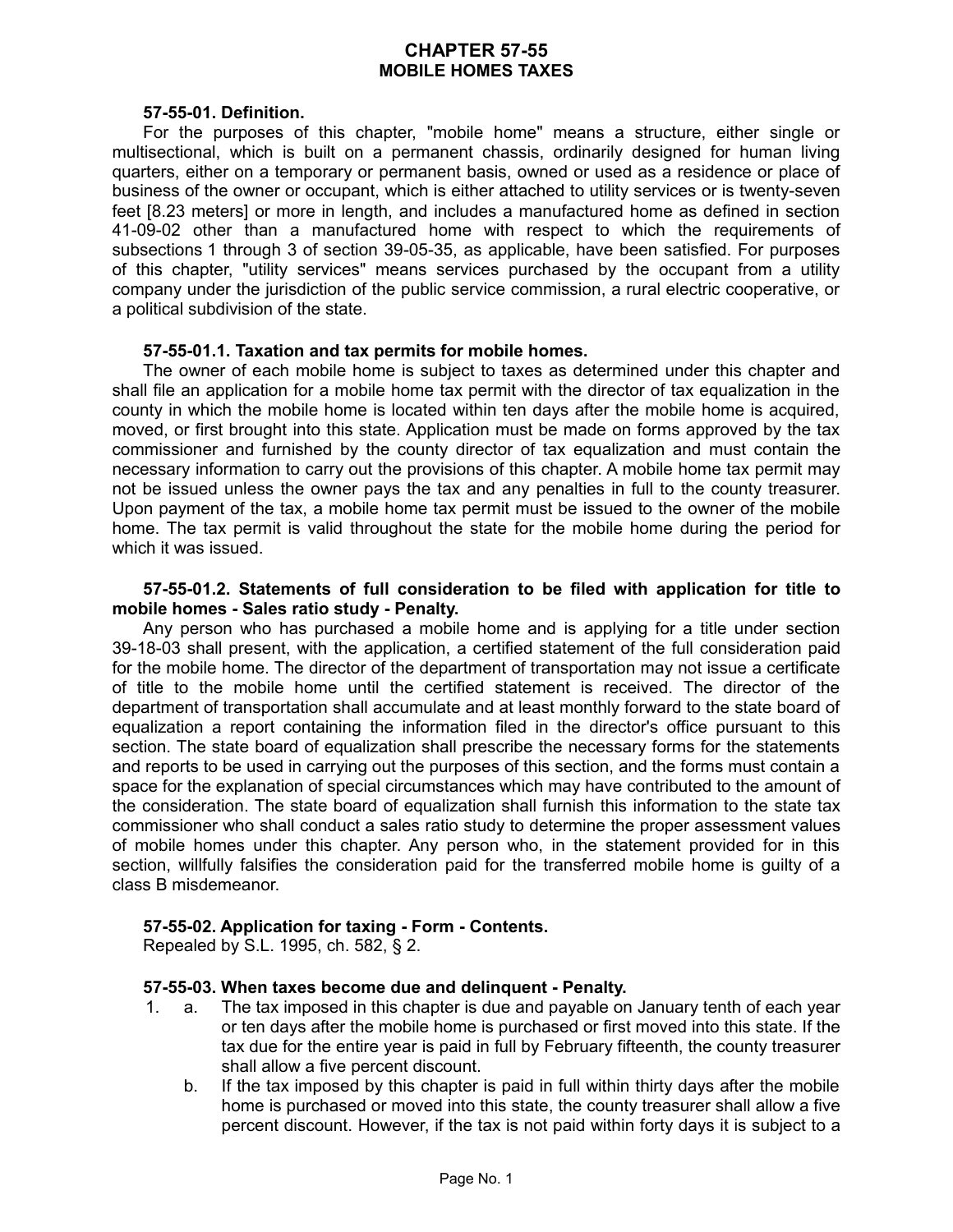penalty and interest. The penalty is one percent of the tax. The interest is one-half percent of the tax for each full and fractional month of delay.

2. Except as provided in subdivision b of subsection 1, the tax imposed by this chapter may be paid in two equal installments if the amount of the tax due is forty dollars or more. The first installment is due on January tenth and becomes delinquent on March first and is then subject to a penalty of two percent, and on April first an additional penalty of two percent, and on May first an additional penalty of two percent, and on June first an additional penalty of two percent. The second installment is due June first and is delinquent on July first and is then subject to a penalty of two percent, and on August first an additional penalty of two percent, and on September first an additional penalty of two percent, and on October first an additional penalty of two percent. If any tax remains due after January first of the next year, interest is due at the monthly rate of one-half percent of the tax due for each month or fraction of a month until the tax and penalties have been paid in full.

#### **57-55-04. Taxes - How determined - Disbursement.**

The director of tax equalization shall determine the tax for each mobile home by placing an evaluation on the mobile home based upon its assessed value and by adjusting the valuation of the mobile home by the percentage provided in section 57-02-27 to determine its taxable valuation under standards and guides determined by the state tax commissioner and applying that evaluation to the preceding year's total mill levies applying to property within the taxing district in which the mobile home is located. The county treasurer shall provide a tax statement for each mobile home subject to taxation under this chapter, including three columns showing, for the taxable year to which the tax statement applies and the two immediately preceding taxable years, the property tax levy in dollars against the mobile home by the county and school district and any city or township that levied taxes against the mobile home. If a mobile home is acquired or moved into this state during the calendar year and a tax permit has not been previously issued for such mobile home in this state for such year, the tax is determined by computing the remaining number of months of the current year to the nearest full month and multiplying that number by one-twelfth of the amount which would be due for the full year. The taxes collected under this chapter must be disbursed in the same year they are collected and in the same manner as real estate taxes for the preceding year are disbursed.

### **57-55-04.1. Procedure for abatement, refund, or compromise of tax.**

Any person having any estate, right, title, or interest in or lien upon any mobile home which has been assessed for taxation purposes pursuant to this chapter may apply for abatement, refund, or compromise, as the case may be, pursuant to chapter 57-23. The application must be made in writing on the form prescribed by the tax commissioner and must be filed in triplicate with the county auditor of the county where the mobile home was assessed. The county auditor shall promptly serve the county director of tax equalization with one copy of the application. The abatement or compromise must be granted by the county commissioners if the facts upon which the application is based establish that the assessment contains error, or that the value placed upon the mobile home by the county director of tax equalization was excessive, or that the mobile home is exempt from taxation pursuant to section 57-55-10. The decision of the county commissioners may be appealed in the manner provided by law.

### **57-55-05. Taxes in lieu of other property taxes.**

The taxes provided for in this chapter are in lieu of all property taxes upon such mobile homes for the calendar year for which the tax permit is valid. However, such taxes may in no way be construed as exempting any mobile home owner from the requirements of registering such mobile home with the director of the department of transportation or securing license plates entitling such mobile home to be hauled upon the state's highways pursuant to section 39-18-03.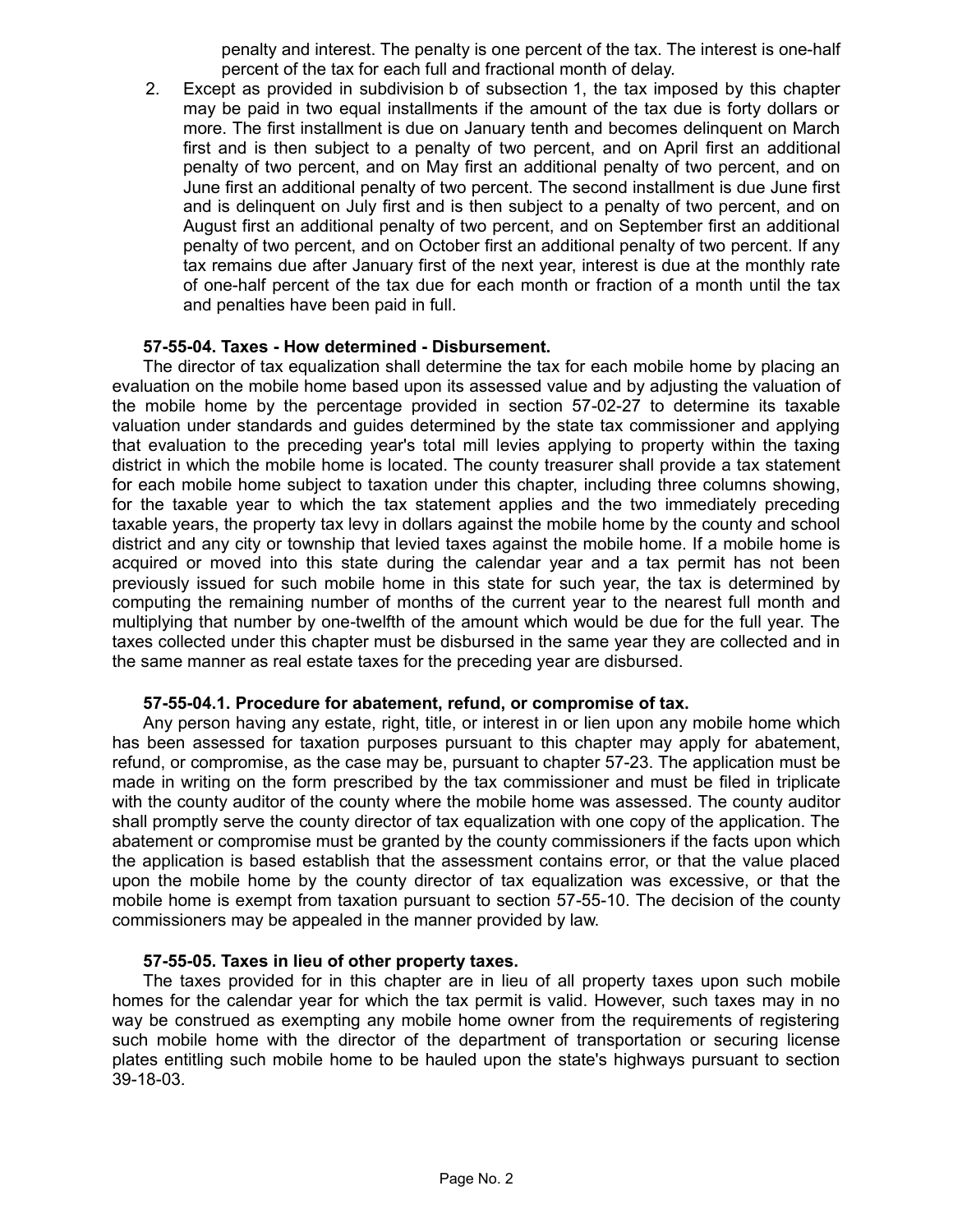## **57-55-06. Tax permits - Form.**

The tax permit must be of a size and design specified by the state tax commissioner. The director of tax equalization shall order sufficient permits for the county, and the costs of such permits must be paid by the county.

# **57-55-07. Failure to apply for permit - Illegal use of permit - Penalty.**

Any person who fails to make application pursuant to the provisions of this chapter, or who uses or allows to be used a tax permit of any mobile home taxed pursuant to the provisions of this chapter for any purpose other than the purpose for which it was issued, is guilty of a class B misdemeanor.

### **57-55-08. Duty of mobile home park operators and licensed mobile home dealers - Penalty.**

It is the duty of the owner, operator, or manager of each mobile home park or lot, or any mobile home dealer to display in that person's office, in a conspicuous place, a notice listing the provisions and requirements of this chapter. Such notice must be subscribed by the state tax commissioner and must be furnished by the director of tax equalization of the county in which the owner, operator, or manager of the mobile home park or lot, or mobile home dealer, resides. It is the duty of the owner, operator, or manager of each mobile home park or lot to make a quarterly written report on or before the fifteenth day following the last day of each calendar quarter to the director of tax equalization of such county. Such report must list the number of mobile homes; the name of the owner of each mobile home which is located within each lot in the mobile home park; the name of the owner of each mobile home which has been moved into, out of, or within the mobile home park; the name of the owner of each mobile home which occupies more than one lot; and the lots which are vacant. In addition, the quarterly report must provide the name and date of arrival or departure of each mobile home which has been moved since the time of the last quarterly report. Any person who fails to make a report as required by this section is guilty of an infraction.

### **57-55-09. Rules and regulations.**

The state tax commissioner may make any rules and regulations that are necessary to carry out the provisions of this chapter.

### **57-55-10. Exemptions - Exceptions.**

- 1. A mobile home described in this subsection to the extent herein limited is exempt from taxation under this chapter; provided, that the mobile home shall have a tax permit as provided in section 57-55-06:
	- a. If it is owned and used as living quarters of a military person on active military duty in this state who is a resident of another state.
	- b. If it is owned and occupied by a welfare recipient, provided the mobile home is not permanently attached to the land and classified as real property. For the purposes of this subdivision, "welfare recipient" means any person who is certified to the county director of tax equalization by the human service zone as receiving the major portion of income from any state or federal public assistance program.
	- c. If it is owned and used as living quarters by a disabled veteran or unremarried surviving spouse who meets the requirements of subsection 20 of section 57-02-08 or section 57-02-08.8.
	- d. If it is owned and used as living quarters by a permanently and totally disabled person or unremarried surviving spouse who meets the requirements of subsection 20 of section 57-02-08.
	- e. If it is owned and used as the living quarters for a blind person who meets the requirements of subsection 22 of section 57-02-08.
	- f. If it is owned and used by a person who uses it as living quarters and who qualifies for the homestead credit provided in section 57-02-08.1, and the mobile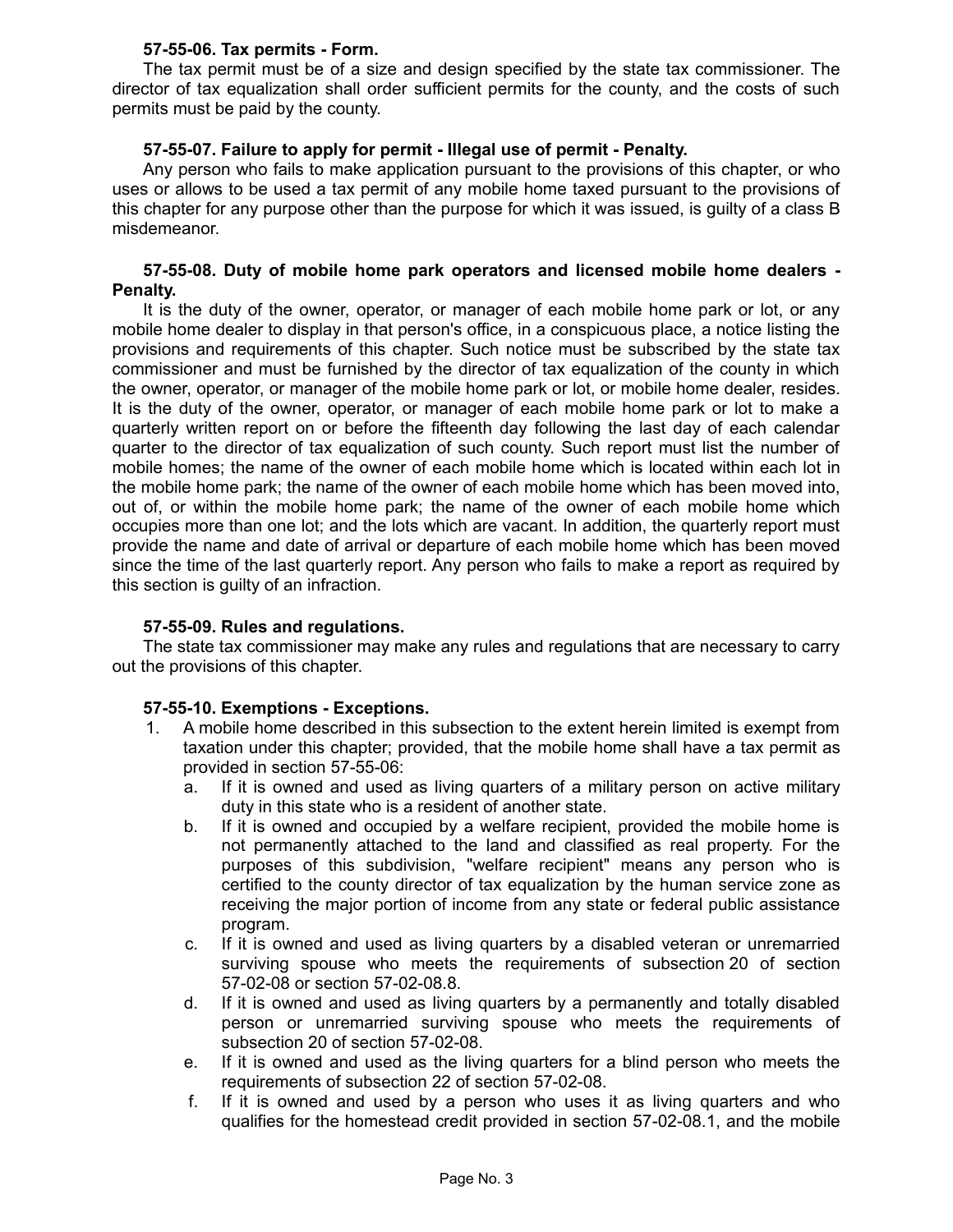home shall be regarded for the purposes of this exemption as the homestead of the person claiming the exemption.

- 2. This chapter does not apply to a mobile home that:
	- a. Is used only for the temporary living quarters of the owner or other occupant while the person is engaged in recreational or vacation activities, provided the unit:
		- (1) Displays a current travel trailer license; or
		- (2) Is a park model trailer that is used only for seasonal or recreational living quarters and not as a primary residence, and which is located in a trailer park or campground, and for which the owner has paid a park model trailer fee under section 39-18-03.2. For purposes of this paragraph, "park model" trailer means a recreational vehicle not exceeding forty feet [12.19 meters] in length which is primarily designed to provide temporary living quarters for recreation, camping, or seasonal use, is built on a single chassis, is mounted on wheels, has a gross trailer area not exceeding four hundred square feet [37.16 square meters] of enclosed living space in the setup mode, and is certified by the manufacturer as complying with American national standards institute standard A119.5.
	- b. Qualifies as a farm residence as described by subsection 15 of section 57-02-08, provided such mobile home is permanently attached to a foundation.
	- c. Is permanently attached to a foundation and is assessed as real property, provided the owner of such mobile home also owns the land on which such mobile home is located or is in possession of the real property under the terms of a lease in recordable form which has a term that continues for at least twenty years after the date of execution with the consent of the lessor of the real property.
	- d. Is owned by a licensed mobile home dealer who holds such mobile home solely for the purpose of resale, and provided that such mobile home is not used as living quarters or as the place for the conducting of any business.

### **57-55-11. Collection - Enforcement - Penalty.**

- 1. The director of tax equalization shall make an inspection of each mobile home park, lot, or other place in which mobile homes are located, for the purpose of determining whether the provisions of this chapter are being complied with. If the director determines that any person is not complying with the provisions of this chapter, the director shall give such person a warning that if such person fails to comply within ten days after the issuance of such warning, the director of tax equalization may begin civil action against such person. In the alternative, if the director of tax equalization determines that there are mobile homes in the director's county belonging to transients or nonresidents who have failed to comply with the provisions of this chapter, and in the director's opinion the taxes will be uncollectible if immediate action is not taken, the director shall notify the county sheriff. The county sheriff shall immediately, and in no event later than five days after receiving such notification, commence proceedings as provided by law to collect the taxes, penalties, and interest, if any, which are due.
- 2. Before a mobile home is moved from its existing location, a moving permit must be obtained by the owner from the county director of tax equalization indicating that all taxes, penalties, and interest levied against the mobile home have been paid. While the mobile home is being transported, the moving permit must be displayed on the rear of the mobile home. Any person who violates this provision is guilty of an infraction, for which a fine of no less than one hundred dollars and no more than five hundred dollars may be imposed.

### **57-55-12. Refunds.**

1. The owner of any mobile home who has paid, through mistake or otherwise, a greater amount of tax or penalty and interest than was justly due may apply for an abatement or refund under chapter 57-23 and a refund of the unjust portion paid. The county